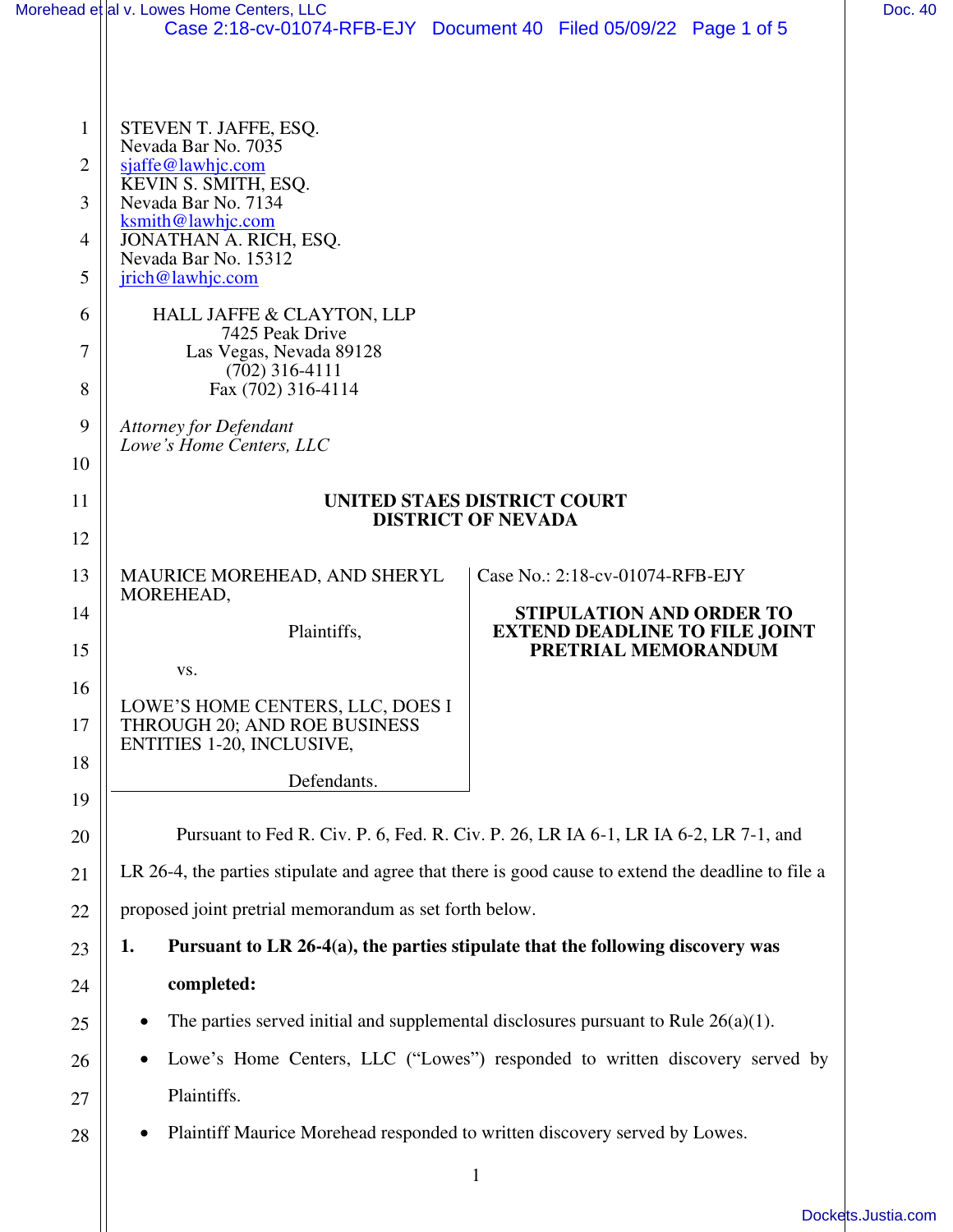- Lowes served about 66 subpoenas to obtain records from Mr. Morehead's prior and current medical providers and his prior employers.
- Maurice Morehead underwent a Rule 35 examination with a neuropsychologist and a neurosurgeon.
- The parties designated initial and rebuttal experts.
- Plaintiffs completed the depositions of Charlotte Leslie, Stacie Ford, Michael White, Alnisha Grimes/Bloyer
- Lowes completed the depositions of Maurice Morehead, Sheryl Morehead, Dr. Gregory Douds, Dr. Craig T. Tingey, Dr. Daniel Kokmeyer, Dr. Stuart Kaplan, Dr. Eric Biesbroeck, M.D., Dr. Jeffrey Gross

**2. Pursuant to LR 26-4(b), the parties stipulate that they need to complete the following discovery:** 

None

1

2

3

4

5

6

7

8

9

10

11

12

13

14

15

16

17

18

19

20

21

22

23

24

25

26

27

28

## **3. Pursuant to LR 26-4(c), the parties stipulate an extension is needed for the following reasons:**

 This is a personal injury action in which Plaintiff Maurice Morehead is claiming over \$400,000 in past medical specials and over \$1.1 million in future medical expenses (present value). Mr. Morehead claims injuries to his hand, knee, cervical spine, lumbar spine, head, and brain. He has undergone surgeries on the hand, knee, and lumbar spine and claims permanent cognitive deficits. Discovery is closed in the present matter.

 The parties submitted their proposed Joint Pretrial Memorandum to this court on May 14, 2021.

 On December 21, 2021, the parties agreed to attend mediation in a good-faith attempt to resolve the present matter before trial. The parties scheduled the mediation to take place March 28, 2022, which will be presided over by Hon. Trevor Aitken (Ret.).

 On January 19, 2022, the parties' proposed Joint Pretrial Memorandum was denied without the prejudice, and the parties were instructed to file a new proposed Joint Pretrial Memorandum by February 21, 2022, with suggested trial dates starting from June 2022. November, 2022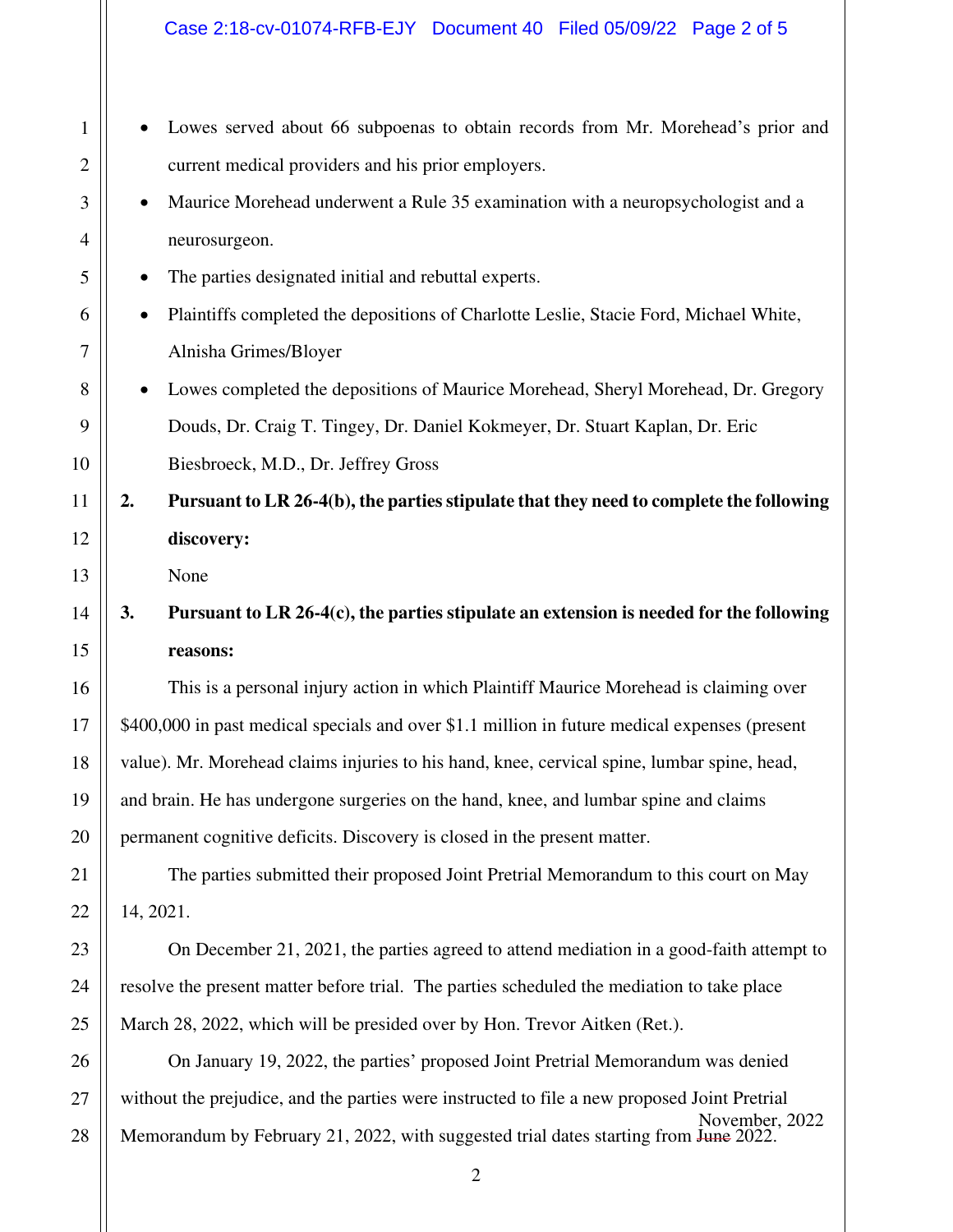This constitutes good cause to extend the deadline to complete the joint pre-trial order. The parties hope to achieve resolution at the scheduled mediation, which would preclude the need to submit the Joint Pretrial Memorandum and the Court to subsequently issue a trial scheduling order. Similarly, should the parties be successful at mediation, this would also preclude the need for either party preclude to prepare motions in limine. In the event that the parties are unsuccessful at mediation on March 28, 2022, the additional time would allow the parties to reconfirm their respective trial availability for the remainder of the year, and then resubmit the proposed Joint Pretrial Memorandum.

 The parties can also demonstrate excusable neglect for the timing of this submission. While aware of the need to extend discovery to complete the joint pre-trial order, the parties delayed submitting this stipulation until counsel was available to confirm with one another that their respective schedules would likely only allow for mutually available dates to begin trial during the fourth quarter of 2022.

 This extension is made in good faith and will not unreasonably delay the resolution of this action. The extension is also necessary to allow the parties to complete the requisite joint pre-trial order that precedes the start of trial.

 When proposing these new deadlines, the parties have taken into consideration their availability, and the time necessary to produce a joint pre-trial order. This is also a civil action with a jury demand and the parties presently expect a trial will last three weeks due to the number of witnesses and the current triable issues. The parties do not believe that the requested extension will impact bringing this matter to trial in a timely manner.

22 23  $111$  $111$ 

1

2

3

4

5

6

7

8

9

10

11

12

13

14

15

16

17

18

19

20

21

- 24 / / /
- 25  $111$
- 26  $111$
- 27 / / /
- 28 / / /

3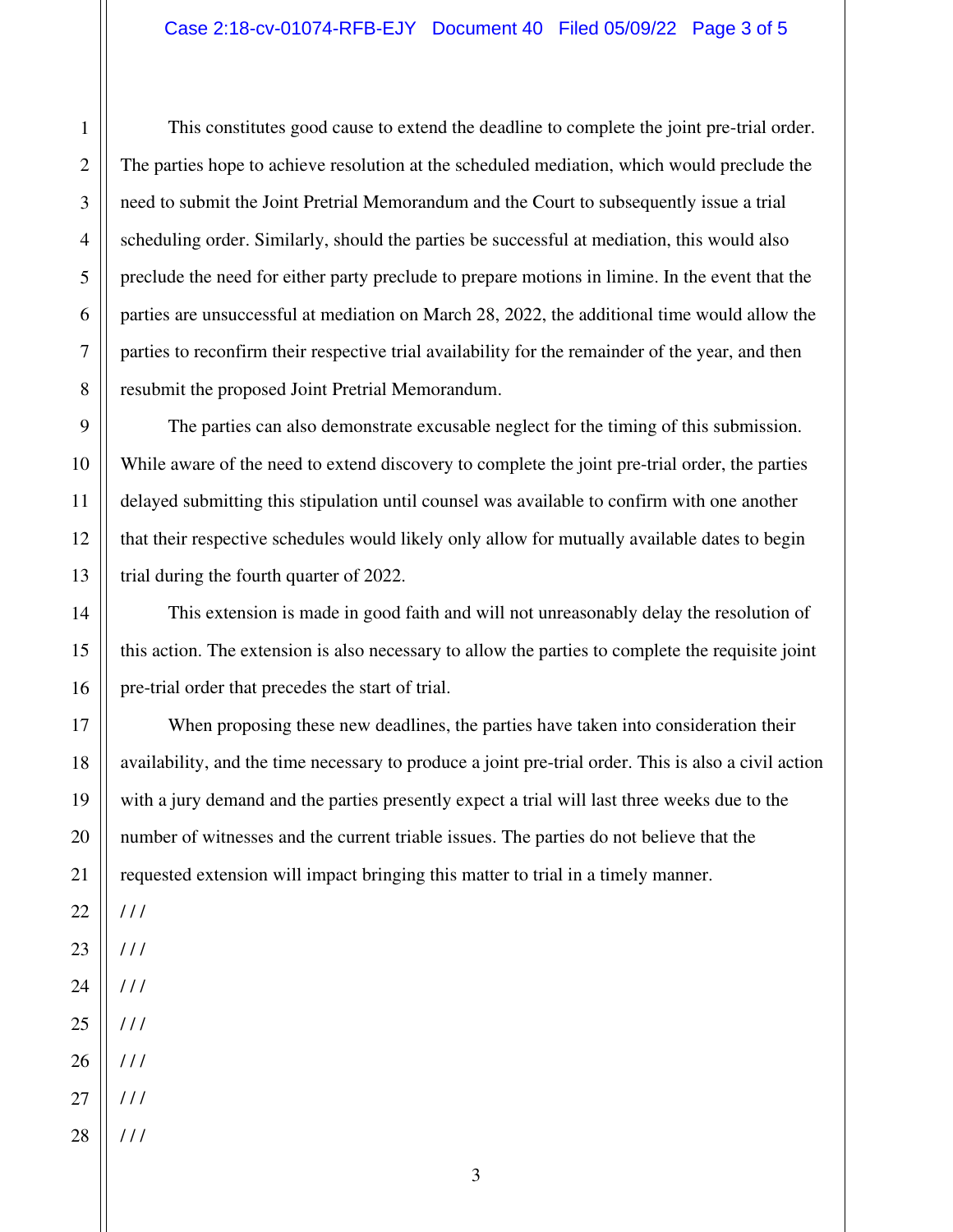## Case 2:18-cv-01074-RFB-EJY Document 40 Filed 05/09/22 Page 4 of 5

1 **4. Pursuant to LR 26-4(d), the parties stipulate to the following proposed schedule for**  2 **completing all remaining discovery:**  May 23, 2022. 1. Extend the date to file the Joint Pre-Trial Order from 2/21/2022 to 4/11/2022. 3 4 2. Fed. R. Civ. P. 26(a)(3) Disclosures and objections must be included in the Joint 5 Pre-Trial Order. 6 Dated: March 8, 2022. Dated: March 8, 2022. 7 HALL JAFFE & CLAYTON, LLP STUCKI INJURY LAW 8 By: */s/ Jonathan A. Rich* By: */s/ Kyle A. Stucki*  9 Steven T. Jaffe, Esq. Kyle A. Stucki, Esq. Nevada Bar No. 12646 Nevada Bar No. 7035 10 Kevin S. Smith, Esq. 1980 Festival Plaza Dr., Ste. 300 Nevada Bar No. 7134 Las Vegas, Nevada 89135 11 Jonathan A. Rich, Esq. *Attorneys for Maurice Morehead & Sheryl*  Nevada Bar No. 15312 *Morehead*  12 7425 Peak Drive Las Vegas, Nevada 89128 13 *Attorney for Lowe's Home Centers, LLC* 14 15 **ORDER**  16 IT IS SO ORDERED. 17 18 19  $\overline{\phantom{a}}$ **RICH A** 20 **United States District Court** 21  $\overline{D}$ DATED this 9th day of May, 2022. 22 23 24 25 26 27 28